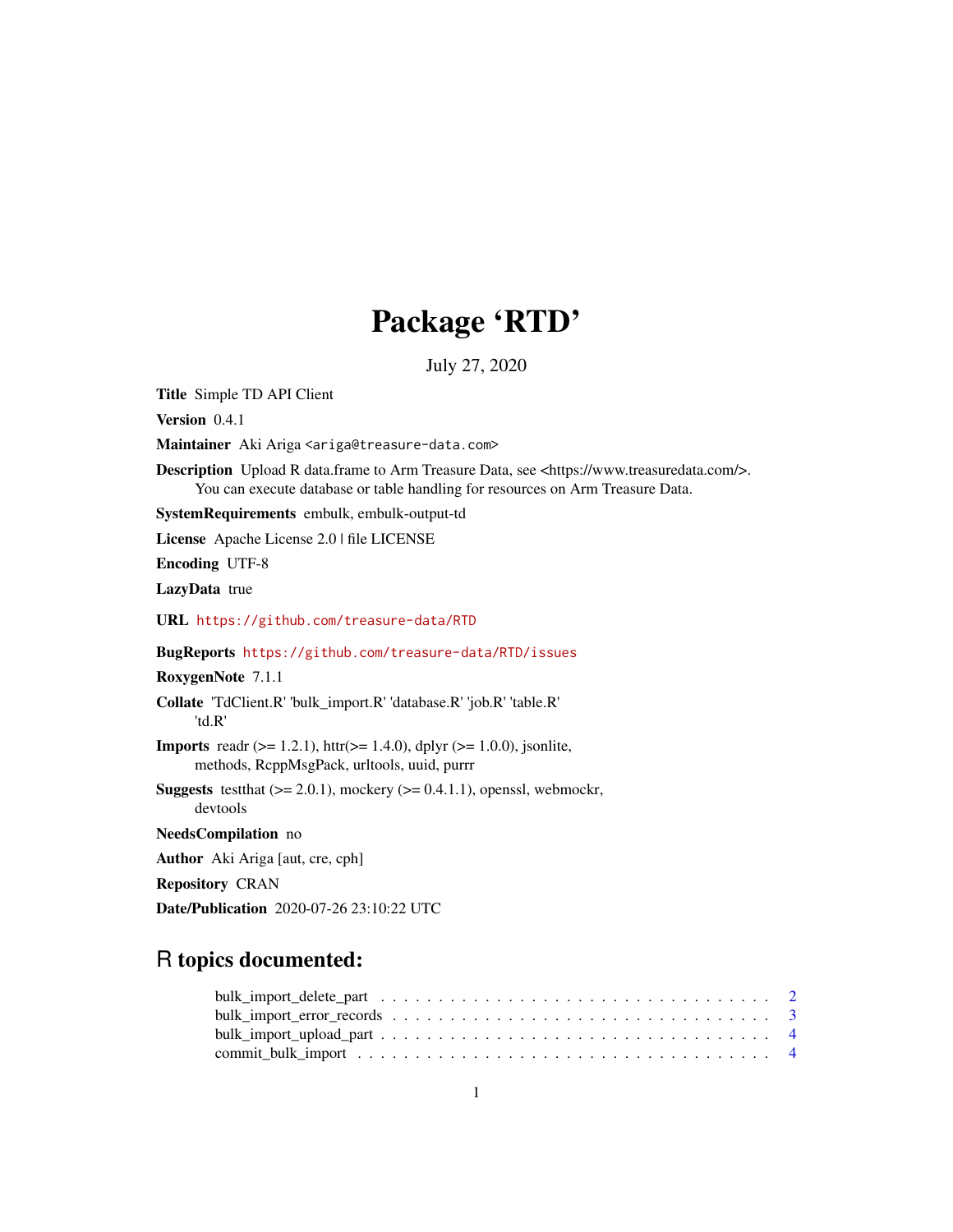<span id="page-1-0"></span>

|       | -6             |
|-------|----------------|
|       | -6             |
|       | $\overline{7}$ |
|       |                |
|       |                |
|       |                |
|       |                |
|       |                |
|       |                |
|       |                |
|       |                |
|       |                |
|       |                |
|       |                |
|       |                |
|       |                |
|       |                |
|       |                |
|       |                |
| Index | 19             |

bulk\_import\_delete\_part

*Delete bulk import part*

# Description

Delete bulk import part

# Usage

bulk\_import\_delete\_part(conn, name, part\_name)

# Arguments

| conn      | Td client                |
|-----------|--------------------------|
| name      | Bulk import session name |
| part_name | Bulk import part name    |

#### Value

Return TRUE if succeeded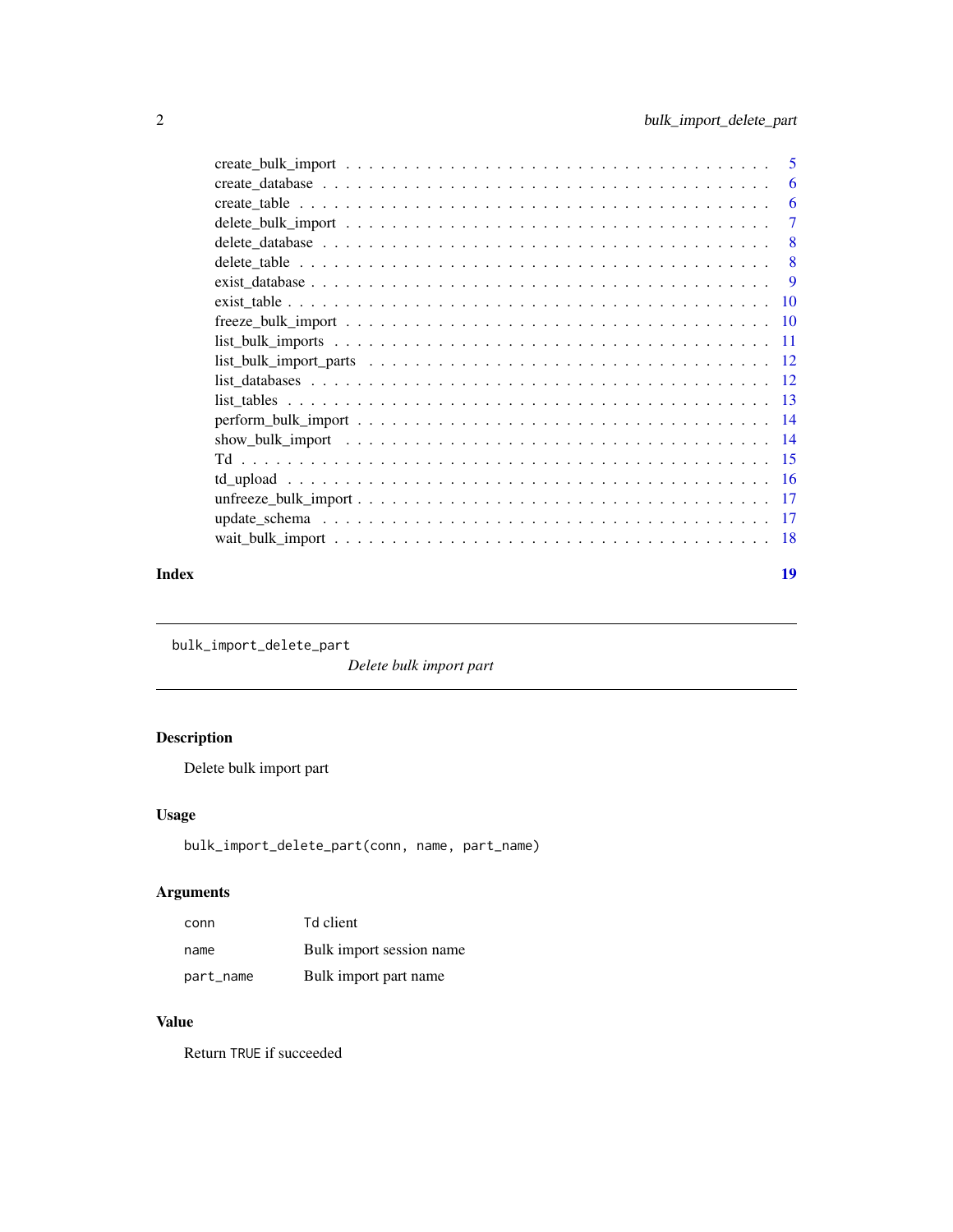<span id="page-2-0"></span>bulk\_import\_error\_records 3

# Examples

```
## Not run:
conn <- Td(apikey = "xxxx")
bulk_import_delete_part(conn, sess_name, "part")
## End(Not run)
```
bulk\_import\_error\_records *Show bulk import error records*

# Description

Show bulk import error records

# Usage

bulk\_import\_error\_records(conn, name)

# Arguments

| conn | Td client                |
|------|--------------------------|
| name | Bulk import session name |

#### Value

Return error records in gzipped file with msgpack stream format.

# Examples

```
## Not run:
conn <- Td(apikey = "xxxx")
bulk_import_error_records(conn, sess_name)
```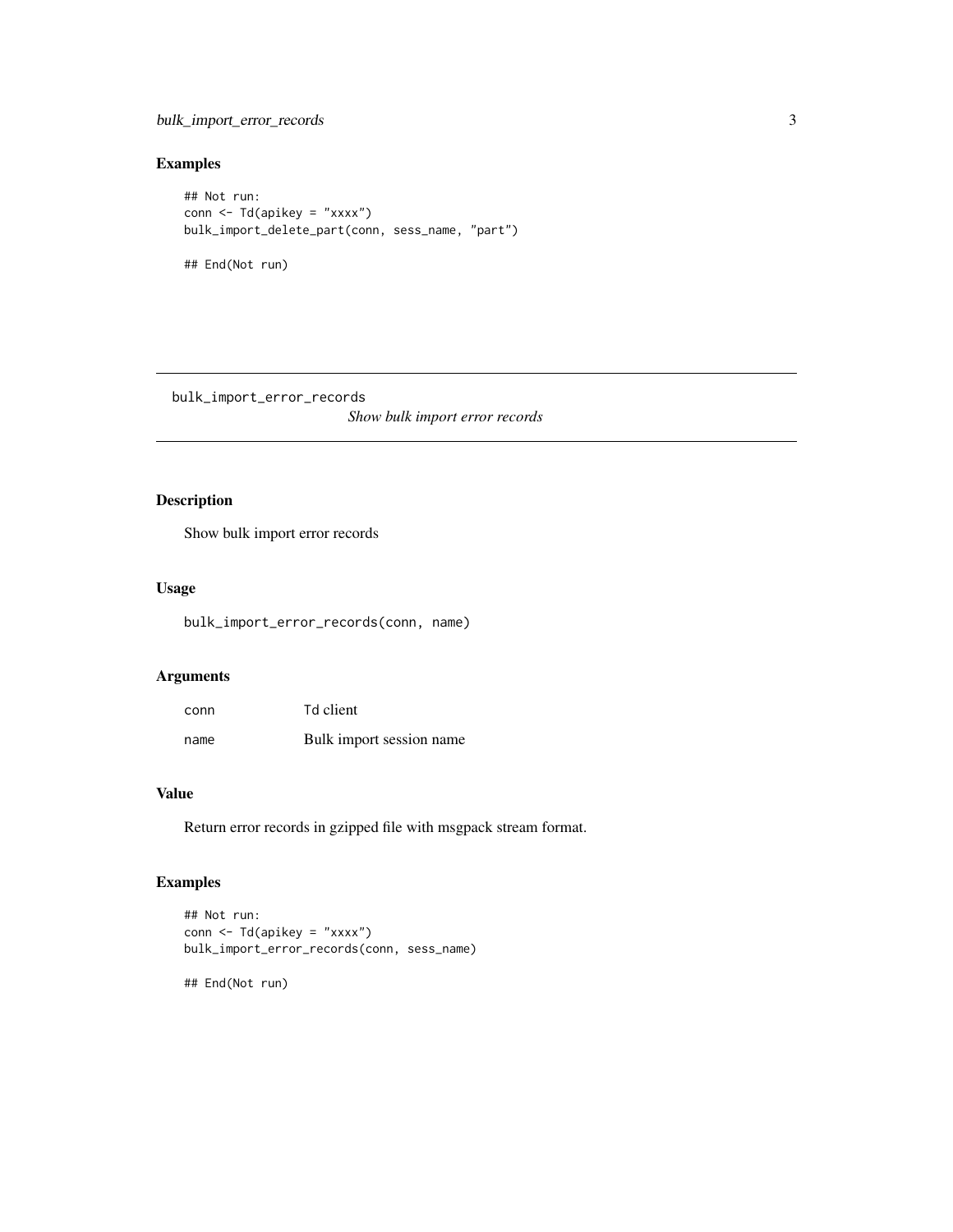<span id="page-3-0"></span>bulk\_import\_upload\_part

*Upload bulk import part*

# Description

Upload bulk import part

# Usage

bulk\_import\_upload\_part(conn, name, part\_name, file\_obj)

# Arguments

| conn      | Td client                                                                                    |
|-----------|----------------------------------------------------------------------------------------------|
| name      | Bulk import session name                                                                     |
| part_name | Bulk import part name                                                                        |
| file_obj  | File connection. Should be msgpack stream with gzip compressed. Should have<br>"time" column |

# Value

Return bulk import status

# Examples

```
## Not run:
conn <- Td(apikey = "xxxx")
## End(Not run)
```
commit\_bulk\_import *Commit bulk import part*

# Description

Commit bulk import part

# Usage

commit\_bulk\_import(conn, name)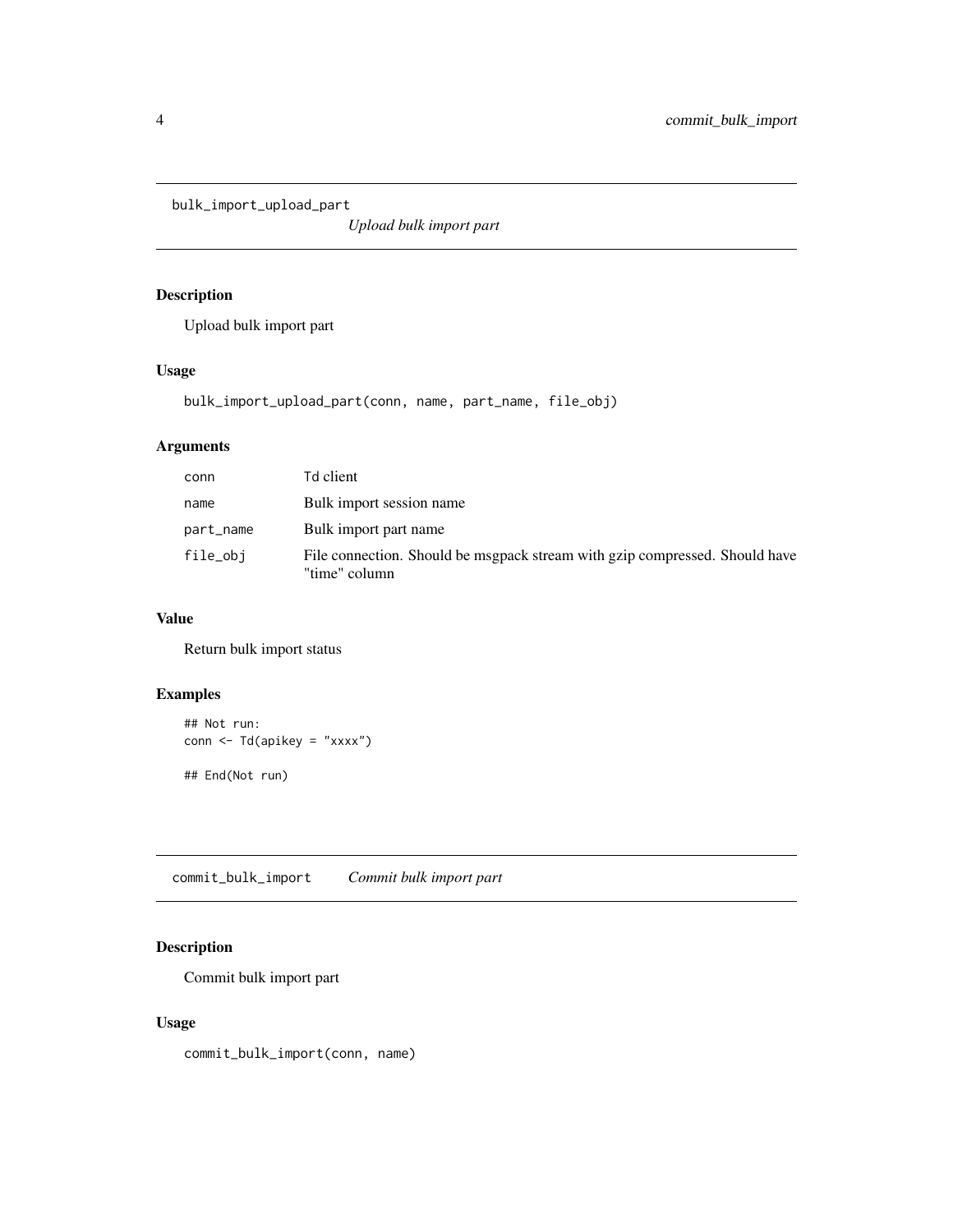# <span id="page-4-0"></span>Arguments

| conn | Td client                |
|------|--------------------------|
| name | Bulk import session name |

# Value

Return TRUE if succeeded

# Examples

```
## Not run:
conn <- Td(apikey = "xxxx")
commit_bulk_import(conn, sess_name)
```
## End(Not run)

create\_bulk\_import *Create bulk import*

# Description

Create bulk import

# Usage

create\_bulk\_import(conn, name, dbname, table)

# Arguments

| conn   | Td client                |
|--------|--------------------------|
| name   | Bulk import session name |
| dbname | Data base name           |
| table  | Table name               |

#### Value

Return TRUE if succeeded

# Examples

```
## Not run:
conn <- Td(apikey = "xxxx")
sess_name <- uuid::UUIDgenerate()
create_bulk_import(conn, sess_name, "mydb", "mytable")
```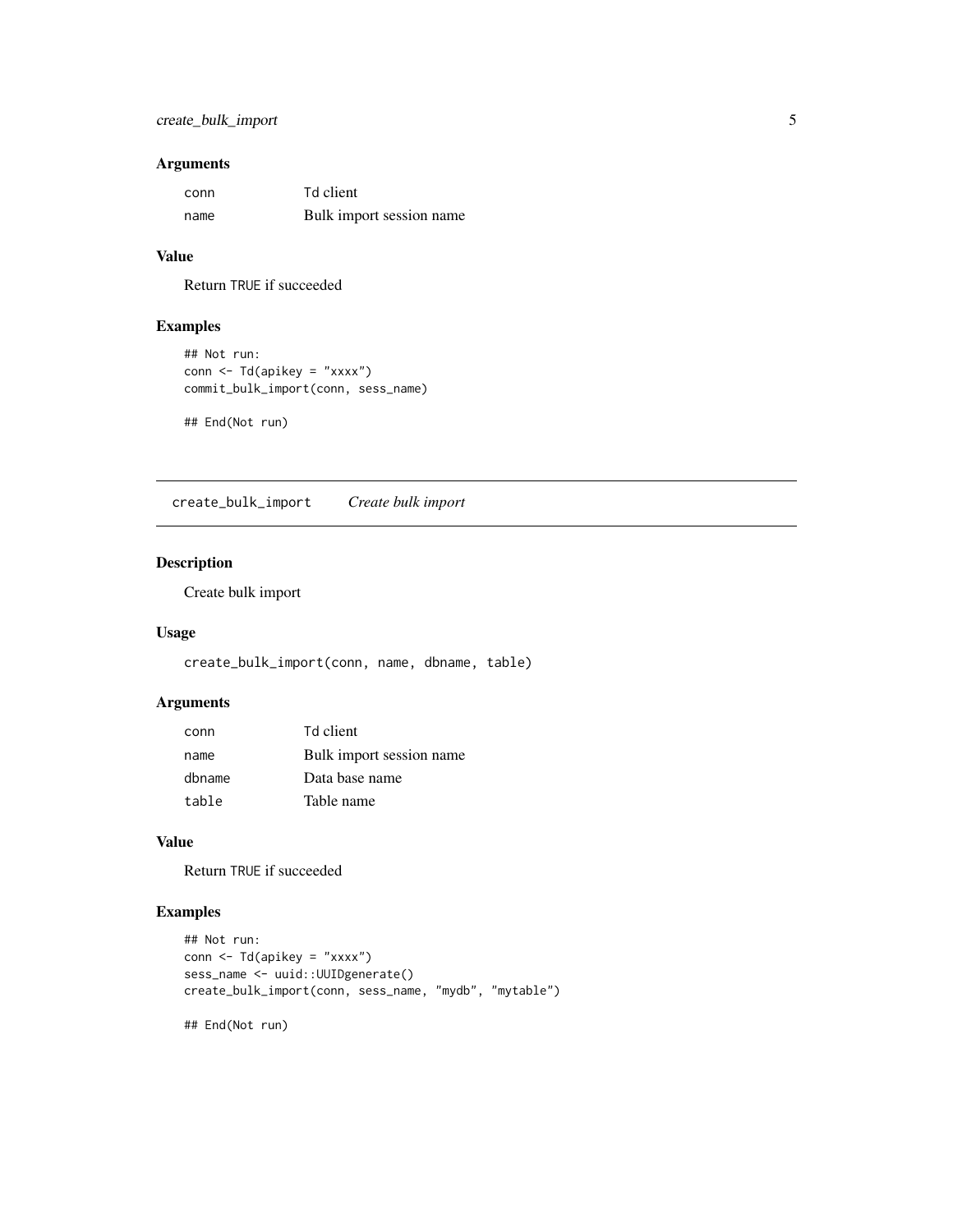<span id="page-5-0"></span>create\_database *Create a database*

# Description

Create a database

# Usage

create\_database(conn, dbname, params)

# Arguments

| conn   | Td client             |
|--------|-----------------------|
| dbname | Target data base name |
| params | Optional parameters   |

# Value

Returns TRUE or FALSE, whether the execution succeeded or not.

# Examples

```
## Not run:
con < Td(apikey = "xxxxx")
create_database(con, "newdb")
```

```
## End(Not run)
```
create\_table *Create a table*

# Description

Create a table

#### Usage

create\_table(conn, dbname, table)

| conn   | Td connection  |
|--------|----------------|
| dbname | Data base name |
| table  | Table name     |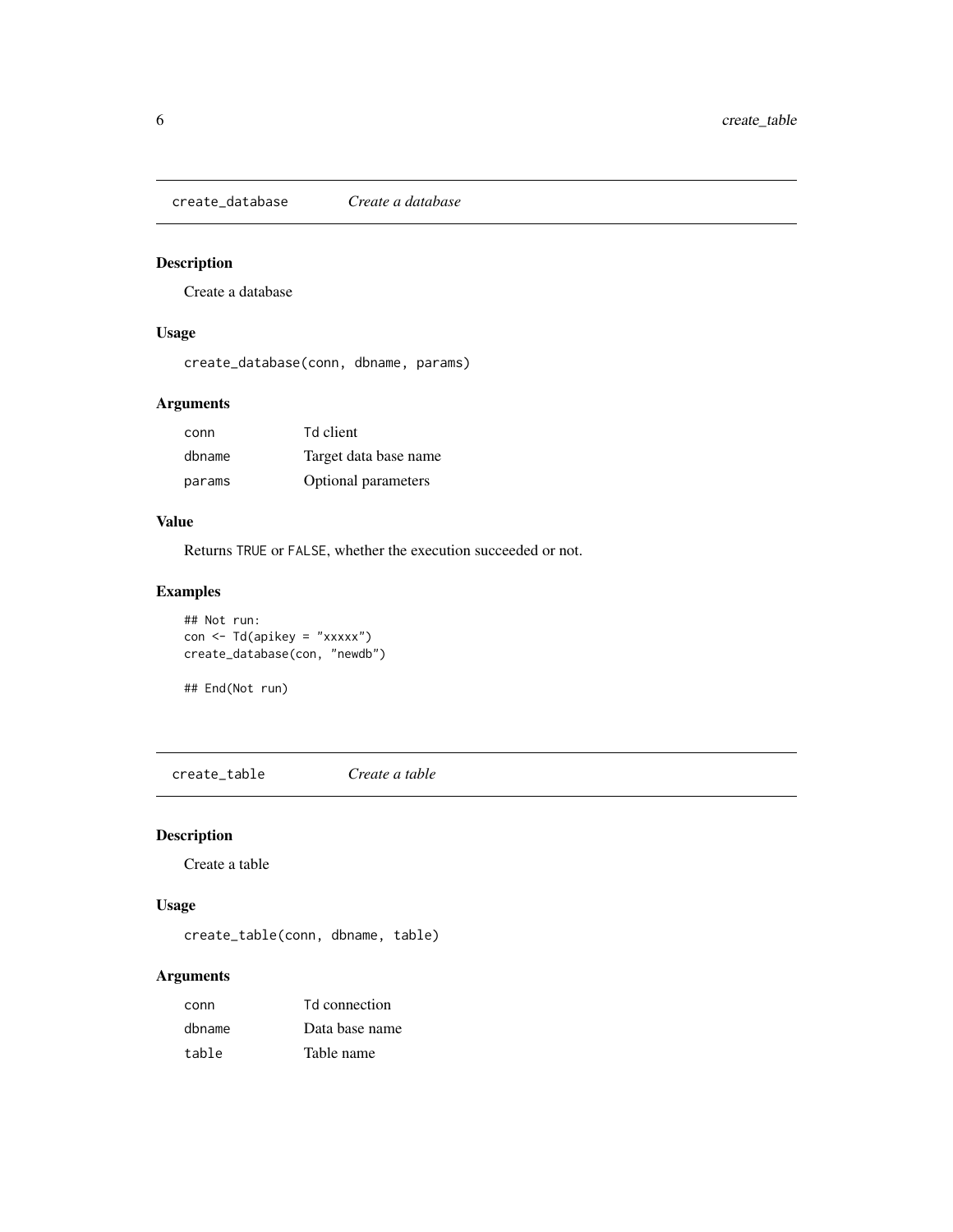<span id="page-6-0"></span>delete\_bulk\_import 7

# Value

Returns TRUE or FALSE, whether the execution succeeded or not.

# Examples

```
## Not run:
conn <- Td(apikey = "xxxx")
create_table(conn, "mydb", "new_table")
## End(Not run)
```
delete\_bulk\_import *Delete bulk import*

# Description

Delete bulk import

# Usage

delete\_bulk\_import(conn, name)

# Arguments

| conn | Td client                |
|------|--------------------------|
| name | Bulk import session name |

# Value

Return TRUE if succeeded

# Examples

```
## Not run:
conn < - Td(apikey = "xxxx")
delete_bulk_import(conn, sess_name)
```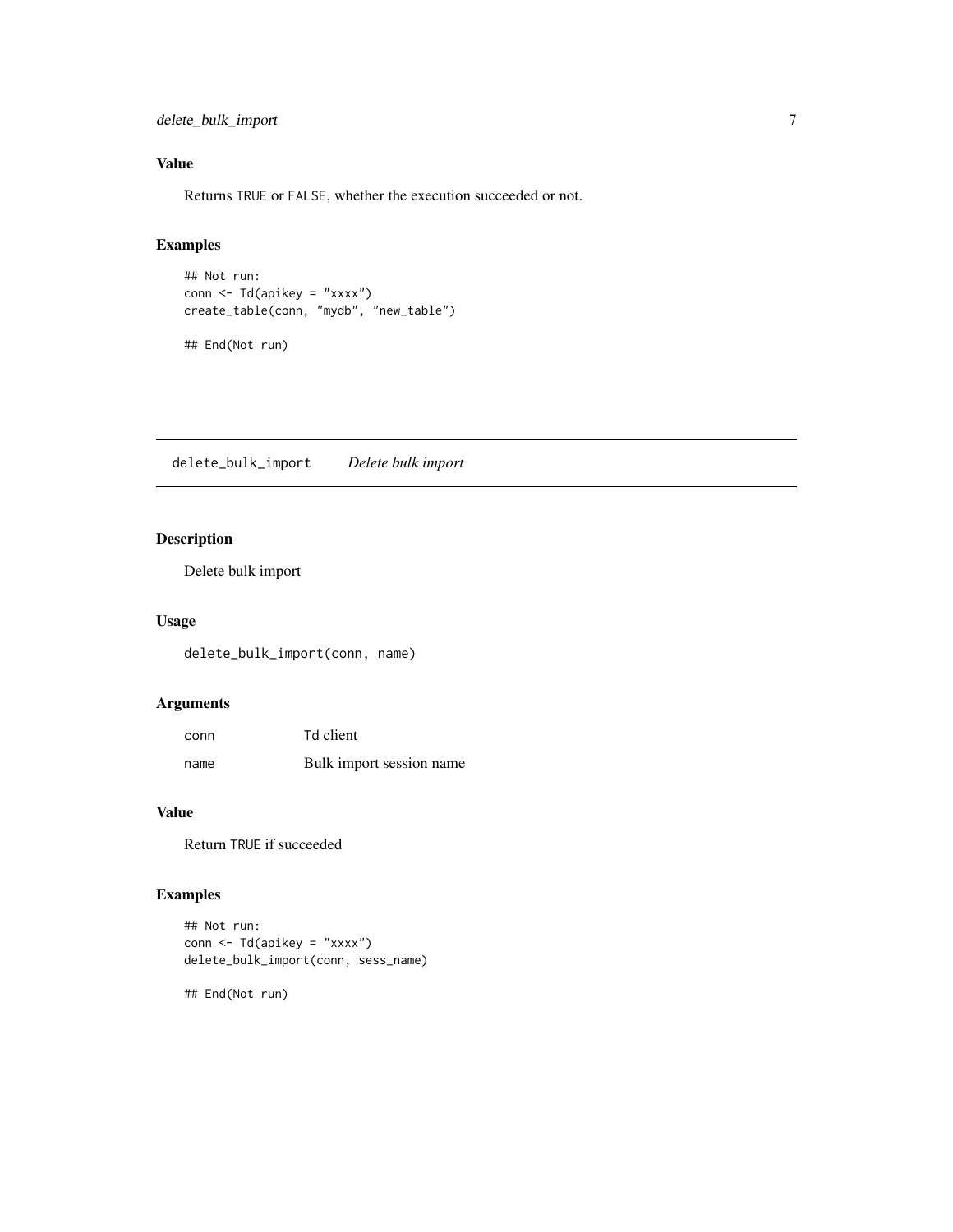<span id="page-7-0"></span>delete\_database *Delete a database*

# Description

Delete a database

# Usage

delete\_database(conn, dbname)

# Arguments

| conn   | Td client             |
|--------|-----------------------|
| dbname | Target data base name |

# Value

Returns TRUE or FALSE, whether the execution succeeded or not.

# Examples

```
## Not run:
conn <- Td(apikey = "xxxx")
delete_database(conn, "mydb")
```
## End(Not run)

delete\_table *Delete a table*

# Description

Delete a table

# Usage

delete\_table(conn, dbname, table)

| conn   | Td connection  |
|--------|----------------|
| dbname | Data base name |
| table  | Table name     |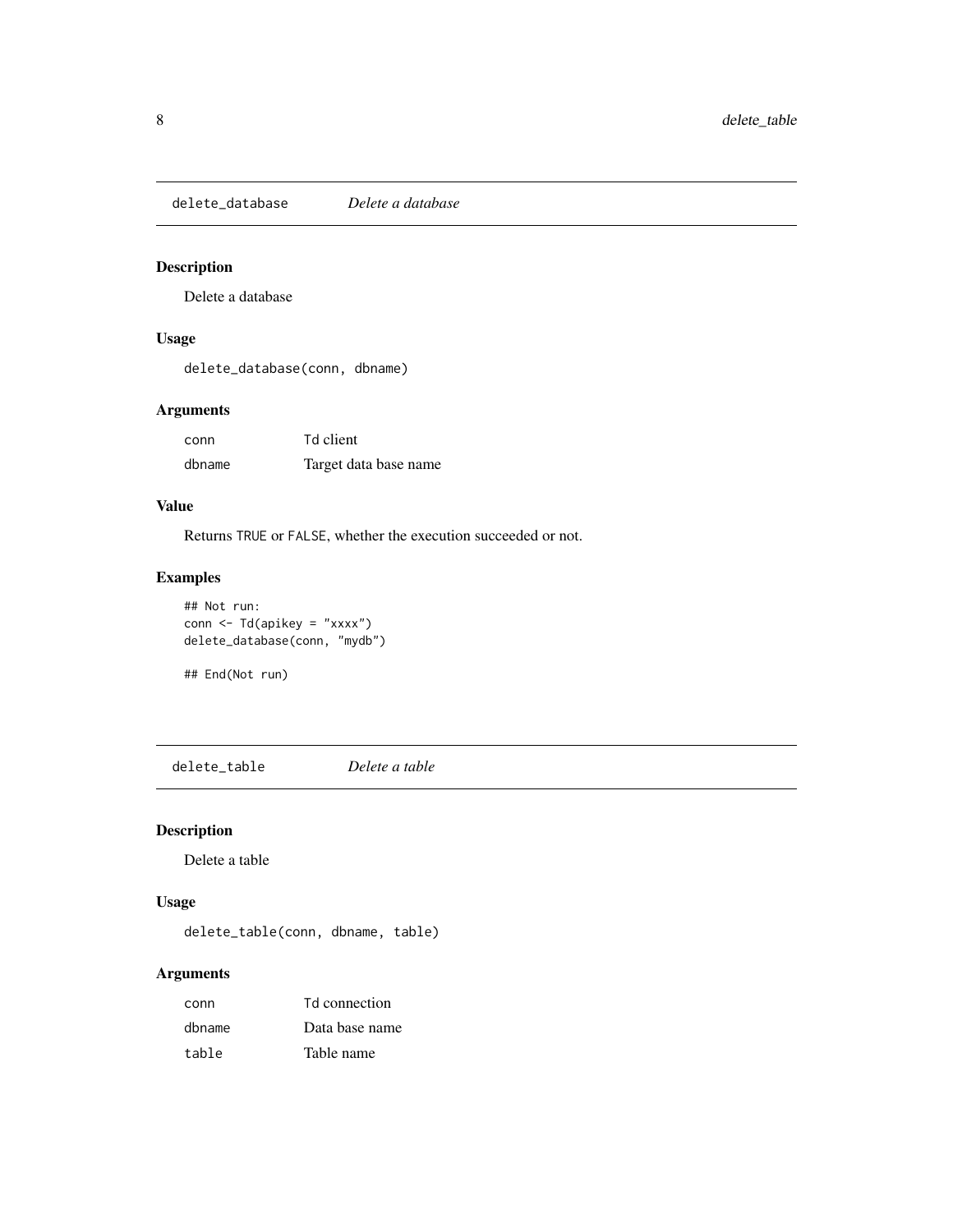# <span id="page-8-0"></span>exist\_database 9

# Value

Returns TRUE or FALSE, whether the execution succeeded or not.

# Examples

```
## Not run:
conn <- Td(apikey = "xxxxx")
delete_table(conn, "mydb", "iris")
## End(Not run)
```
exist\_database *Check table existence*

# Description

Check table existence

# Usage

exist\_database(conn, dbname)

# Arguments

| conn   | Td client      |
|--------|----------------|
| dbname | Data base name |

# Value

Return TRUE or FALSE, existence

# Examples

```
## Not run:
conn <- Td(apikey = "xxxx")
exist_database(conn, "mydb")
```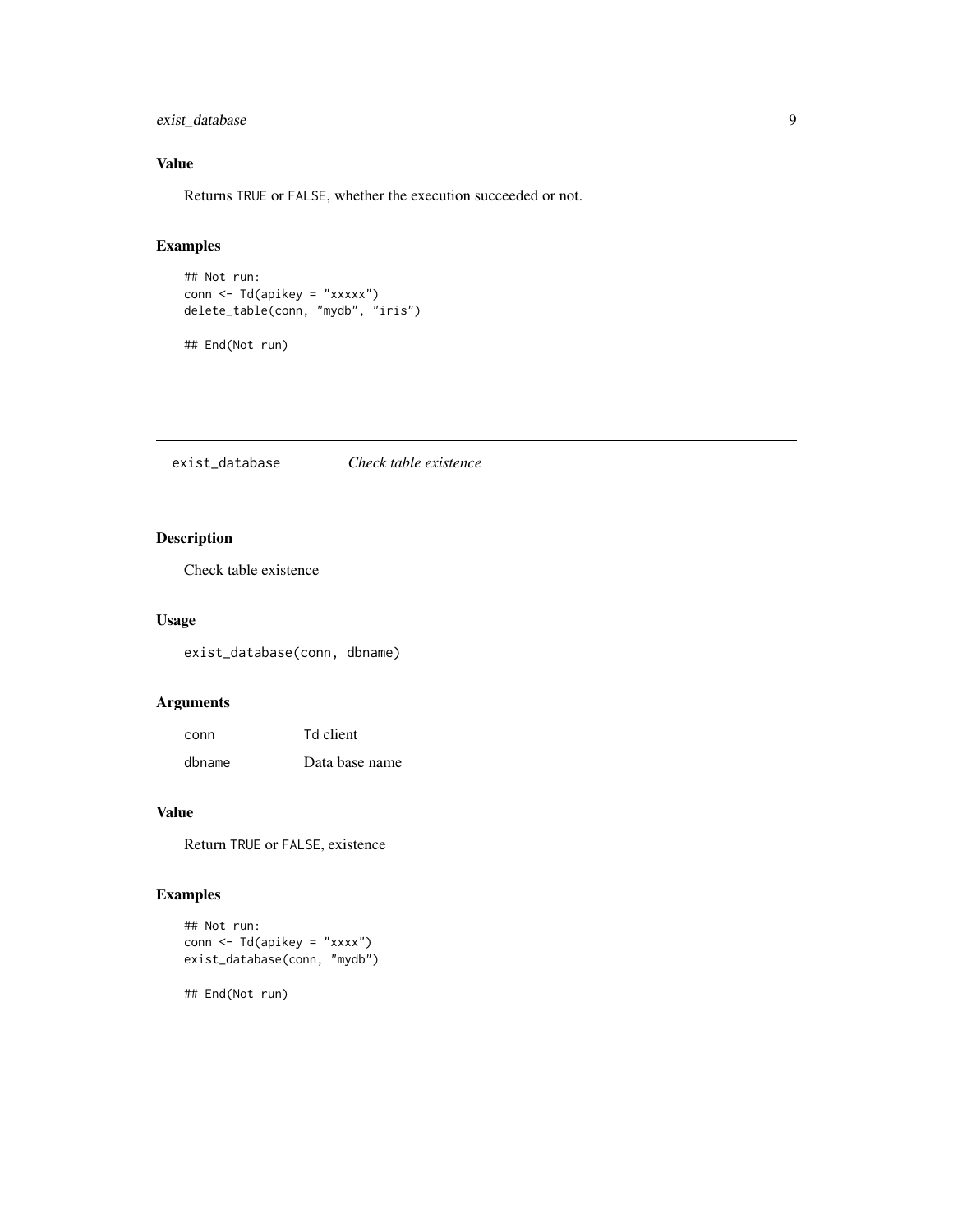<span id="page-9-0"></span>

# Description

Check table existence

# Usage

exist\_table(conn, dbname, table)

# Arguments

| conn   | <b>Td</b> connection |
|--------|----------------------|
| dbname | Data base name       |
| table  | Table name           |

# Value

Returns TRUE or FALSE, existence.

# Examples

```
## Not run:
conn <- Td(apikey = "xxxxx")
exist_table(conn, "mydb", "iris")
## End(Not run)
```
freeze\_bulk\_import *Freeze bulk import part*

# Description

Freeze bulk import part

#### Usage

freeze\_bulk\_import(conn, name)

| conn | Td client                |
|------|--------------------------|
| name | Bulk import session name |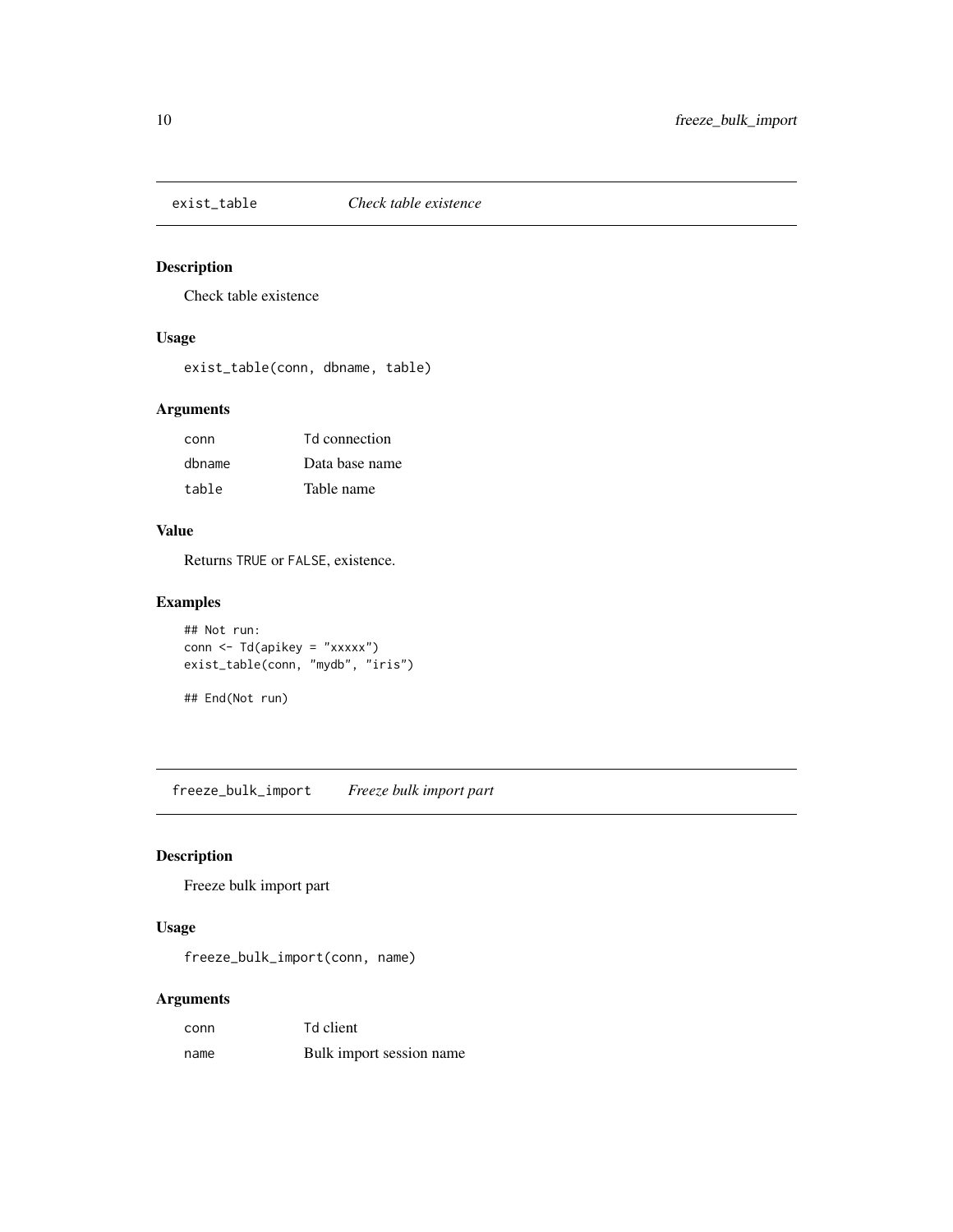<span id="page-10-0"></span>list\_bulk\_imports 11

# Value

Return TRUE if succeeded

# Examples

```
## Not run:
conn <- Td(apikey = "xxxx")
freeze_bulk_import(conn, sess_name)
```
## End(Not run)

list\_bulk\_imports *List bulk imports*

# Description

List bulk imports

# Usage

list\_bulk\_imports(conn)

# Arguments

conn Td client

# Value

Return bulk import list

# Examples

```
## Not run:
conn <- Td(apikey = "xxxx")
list_bulk_import(conn)
```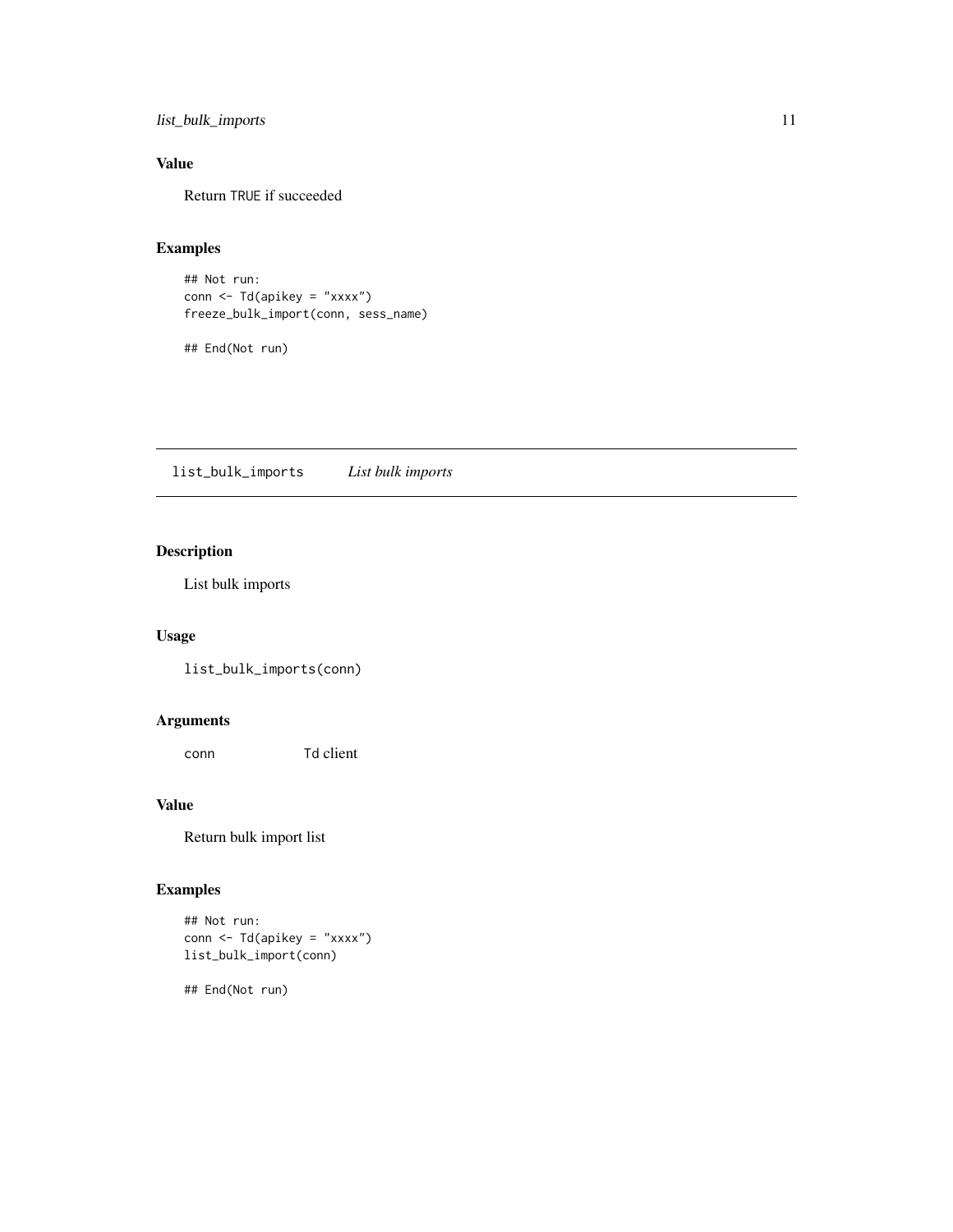<span id="page-11-0"></span>list\_bulk\_import\_parts

*List bulk import parts*

# Description

List bulk import parts

# Usage

list\_bulk\_import\_parts(conn, name)

# Arguments

| conn | Td client                |
|------|--------------------------|
| name | Bulk import session name |

# Value

Return bulk import parts list

# Examples

```
## Not run:
conn < - Td(apikey = "xxxx")list_bulk_import_parts(conn, sess_name)
```

```
## End(Not run)
```
list\_databases *Show database list*

# Description

Show database list

# Usage

list\_databases(conn)

# Arguments

conn Td connection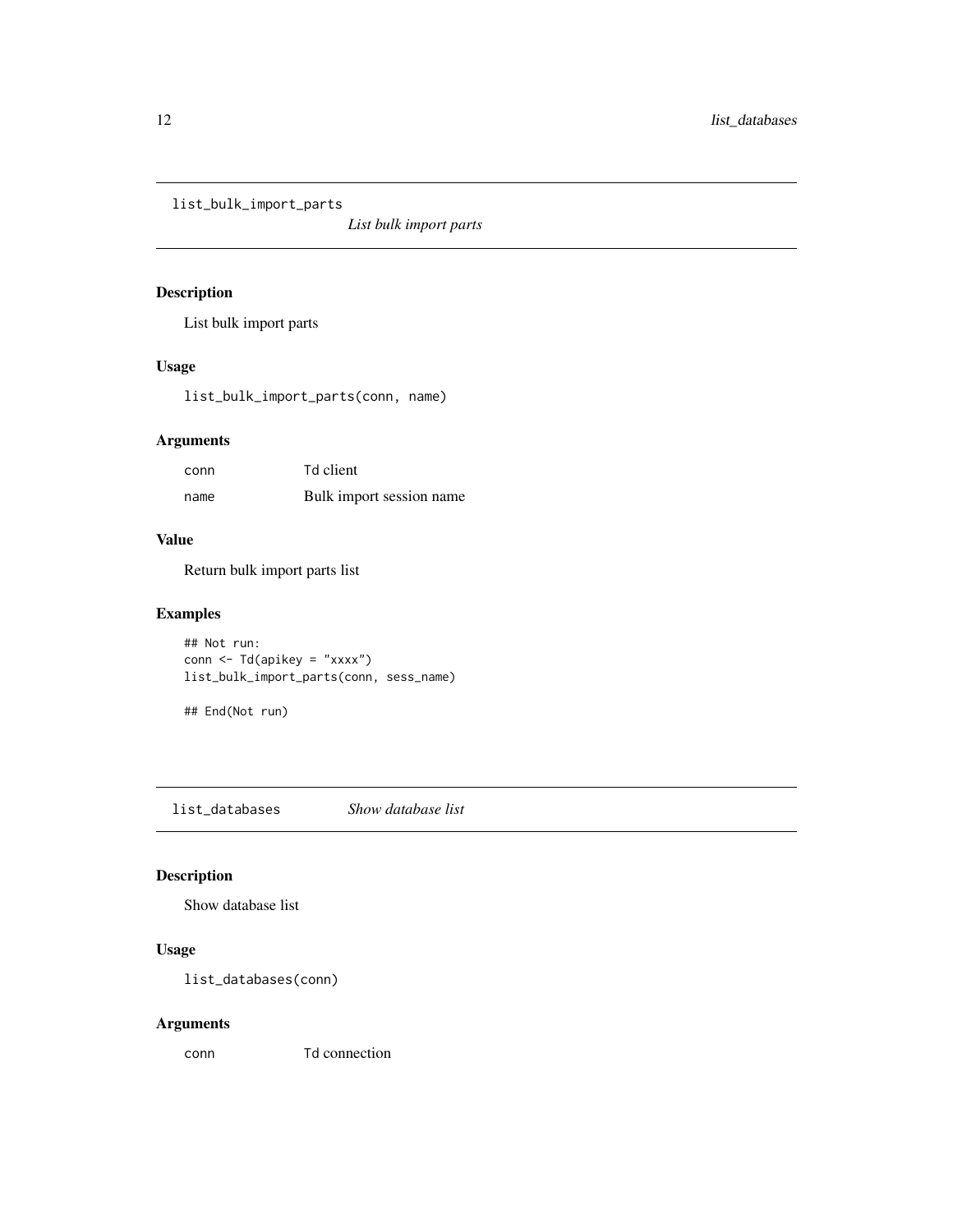#### <span id="page-12-0"></span>list\_tables 13

# Value

Returns a data.frame of the database list

# Examples

```
## Not run:
conn \leq Td(apikey = "xxxx")
list_databases(conn)
```
## End(Not run)

list\_tables *Show list of tables*

# Description

Show list of tables

# Usage

list\_tables(conn, dbname)

# Arguments

| conn   | Td connection                                                        |
|--------|----------------------------------------------------------------------|
| dbname | Data base name. Optional, but highly recommended to prevent timeout. |

# Value

Returns a data.frame of a list of tables or FALSE if not exists.

# Examples

```
## Not run:
conn <- Td(apikey = "xxxxx")
list_tables(conn, "mydb")
```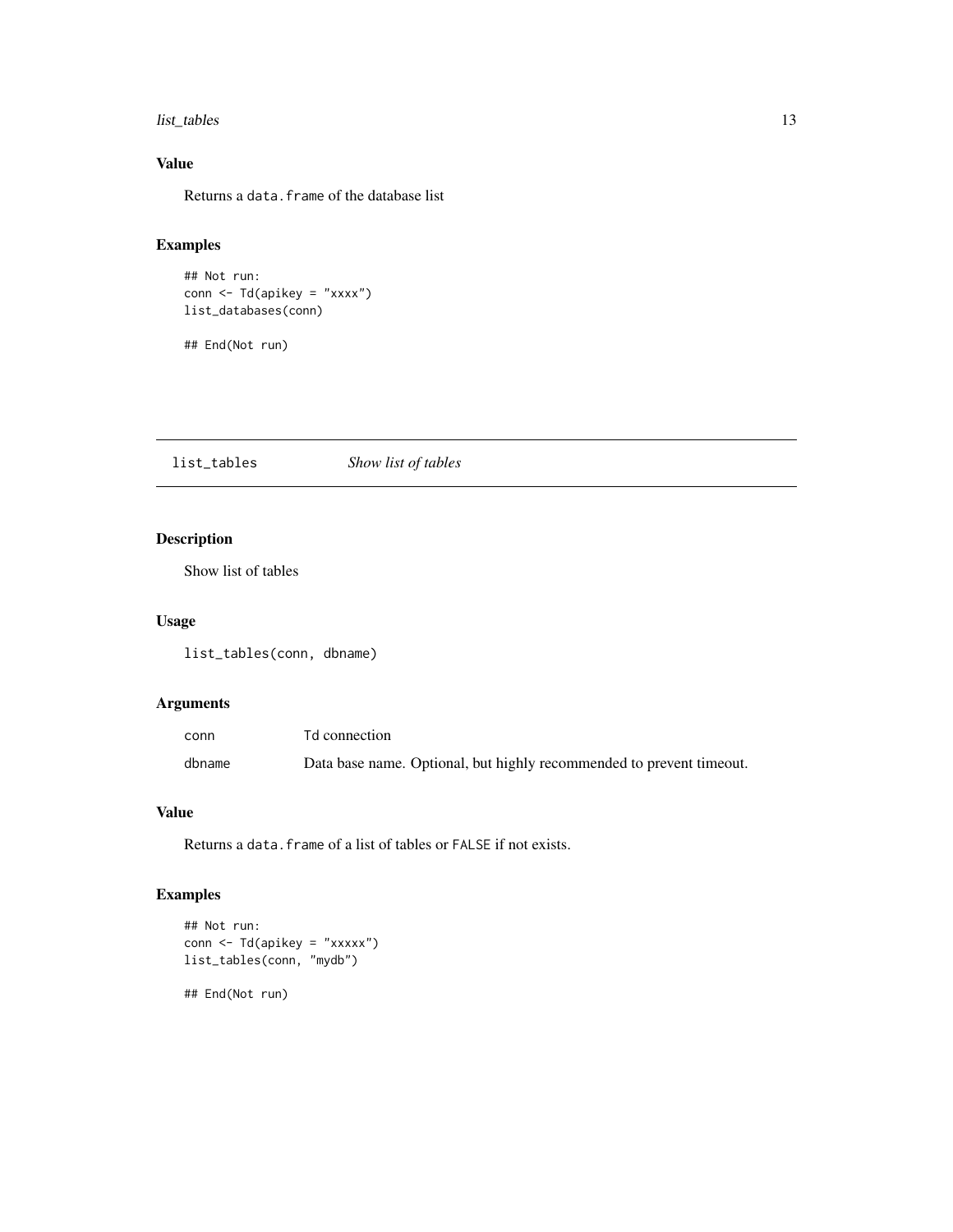<span id="page-13-0"></span>perform\_bulk\_import *Perform bulk import part*

# Description

Perform bulk import part

# Usage

perform\_bulk\_import(conn, name)

# Arguments

| conn | Td client                |
|------|--------------------------|
| name | Bulk import session name |

# Value

Return TRUE if succeeded

# Examples

```
## Not run:
conn <- Td(apikey = "xxxx")
perform_bulk_import(conn, sess_name)
```
## End(Not run)

show\_bulk\_import *Show bulk import*

# Description

Show bulk import

# Usage

show\_bulk\_import(conn, name)

| conn | Td client                |
|------|--------------------------|
| name | Bulk import session name |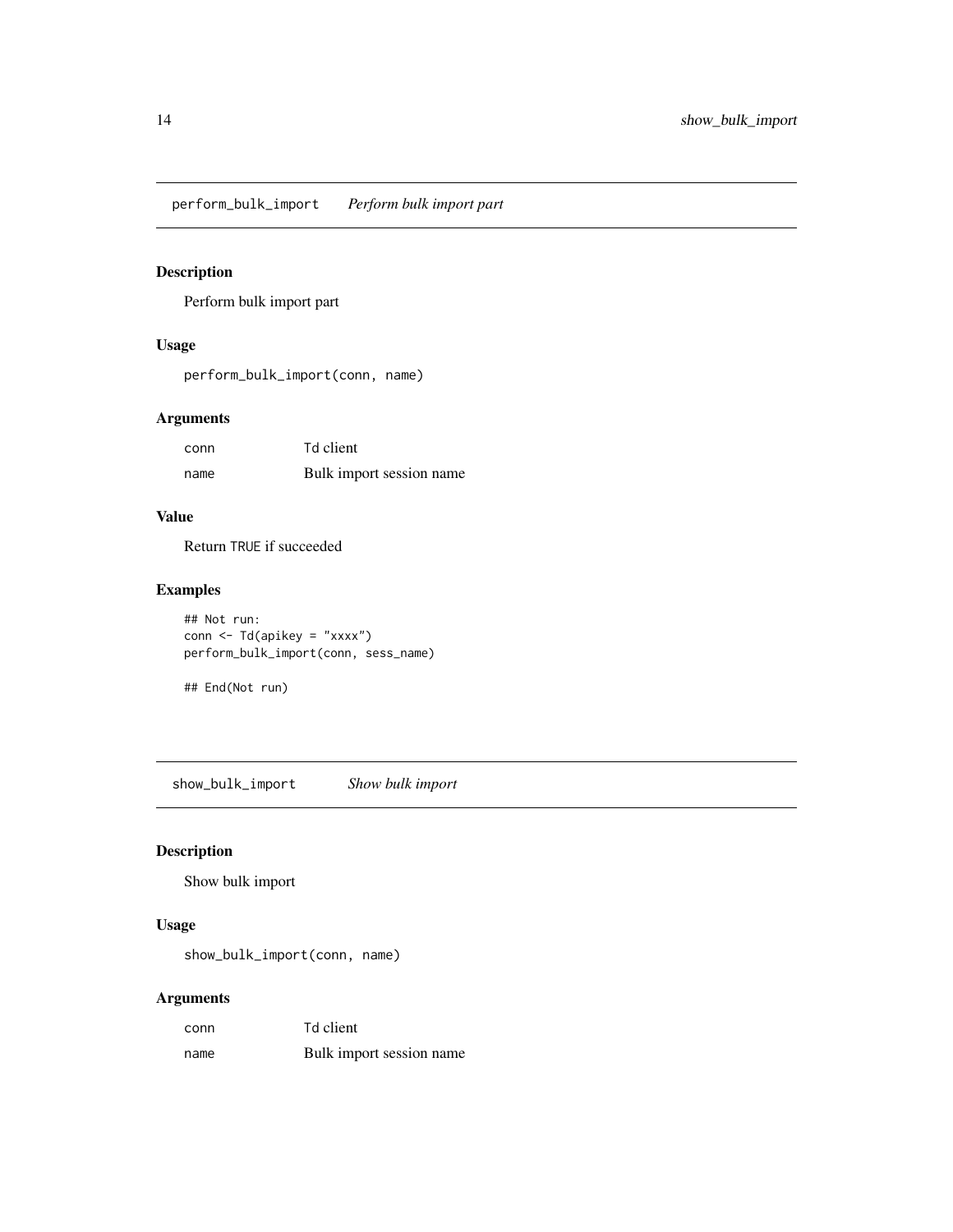#### <span id="page-14-0"></span> $Td$  and  $\frac{15}{2}$  15

# Value

Return bulk import status

# Examples

## Not run: conn  $\leq$  Td(apikey = "xxxx") show\_bulk\_import(conn, sess\_name)

## End(Not run)

Td *Connect to TD*

# Description

Connect to TD

# Usage

```
Td(endpoint, apikey, user_agent, headers, http_proxy = NULL)
```
# Arguments

| endpoint   | Endpoint to TD API                                    |
|------------|-------------------------------------------------------|
| apikey     | API key for TD                                        |
| user_agent | User-Agent as character. optional                     |
| headers    | Default headres in a named character vector. optional |
| http_proxy | HTTP proxy setting. optional.                         |

# Examples

```
## Not run:
client <- Td(
  endpoint = "api.treasuredata.com",
  apikey = "xxxxxx",
  http_proxy = "http://user:pass@proxy.domain.com:8080/"
)
```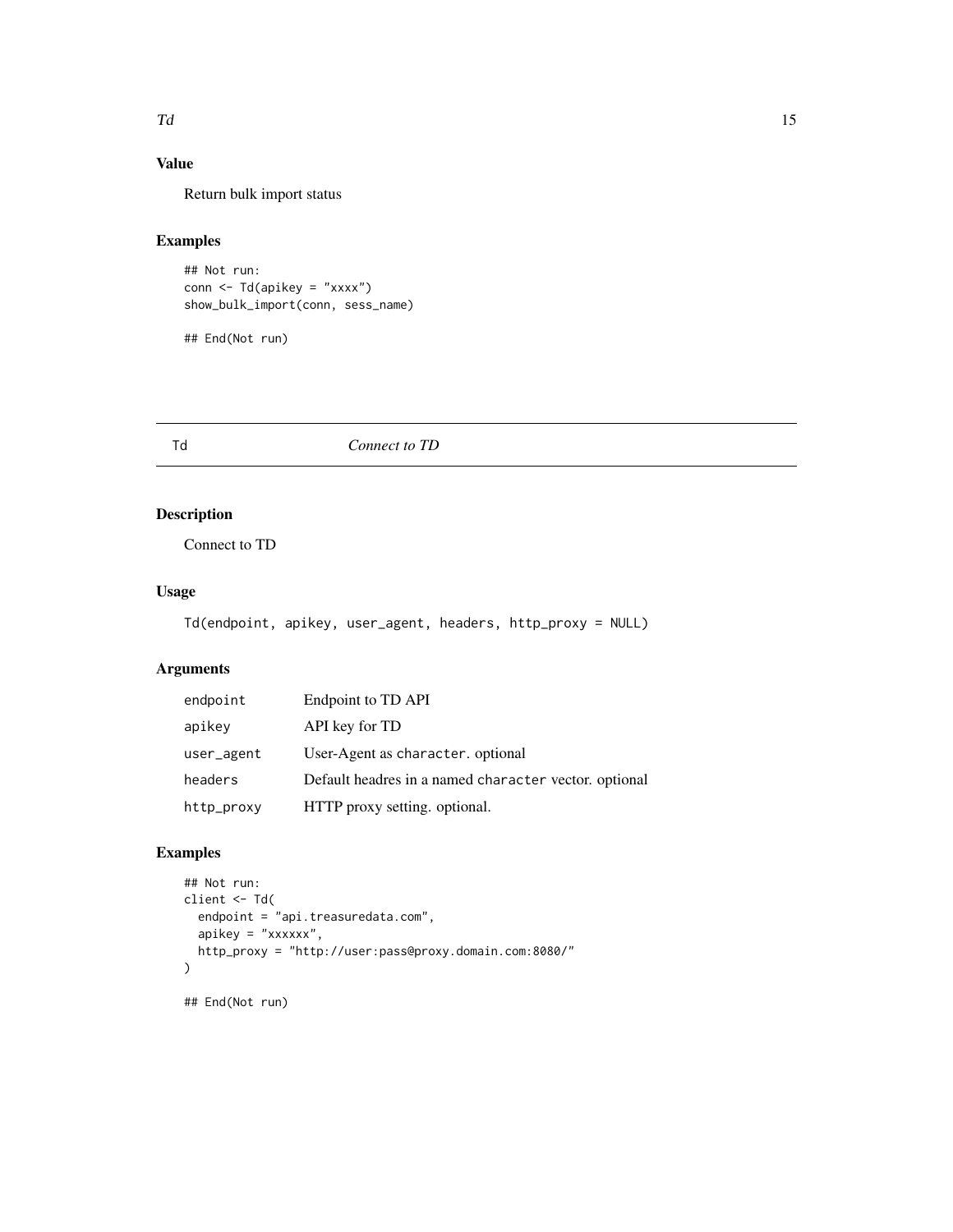<span id="page-15-0"></span>

# Description

Upload data.frame to TD

#### Usage

```
td_upload(
  conn,
 dbname,
  table,
 df,
 mode = "bulk_import",
 embulk_dir,
 overwrite = FALSE,
 append = FALSE)
```
# Arguments

| conn       | Td connection                                                                                                                       |
|------------|-------------------------------------------------------------------------------------------------------------------------------------|
| dbname     | Target destination database name.                                                                                                   |
| table      | Target table name.                                                                                                                  |
| df         | Input data.frame.                                                                                                                   |
| mode       | Write mode. "bulk import" or "embulk". Default: "bulk import"                                                                       |
| embulk_dir | Path to embulk. [optional]                                                                                                          |
| overwrite  | Flag for overwriting the table if exists. It doesn't overwrite database. This flag<br>sets "replace" mode for embulk-output-td.     |
| append     | Flag for append data into the table if exists. It doesn't overwrite database. This<br>flag sets "append" mode for embulk-output-td. |

# Examples

```
## Not run:
td_upload_embulk("mydb", "iris", iris)
# With overwrite option
td_upload_embulk("mydb", "iris", iris, overwrite = TRUE)
# With append option
td_upload_embulk("mydb", "iris", iris, append = TRUE)
# With overwrite option
td_upload_embulk("mydb", "iris", iris, "/path/to/embulk", overwrite = TRUE)
```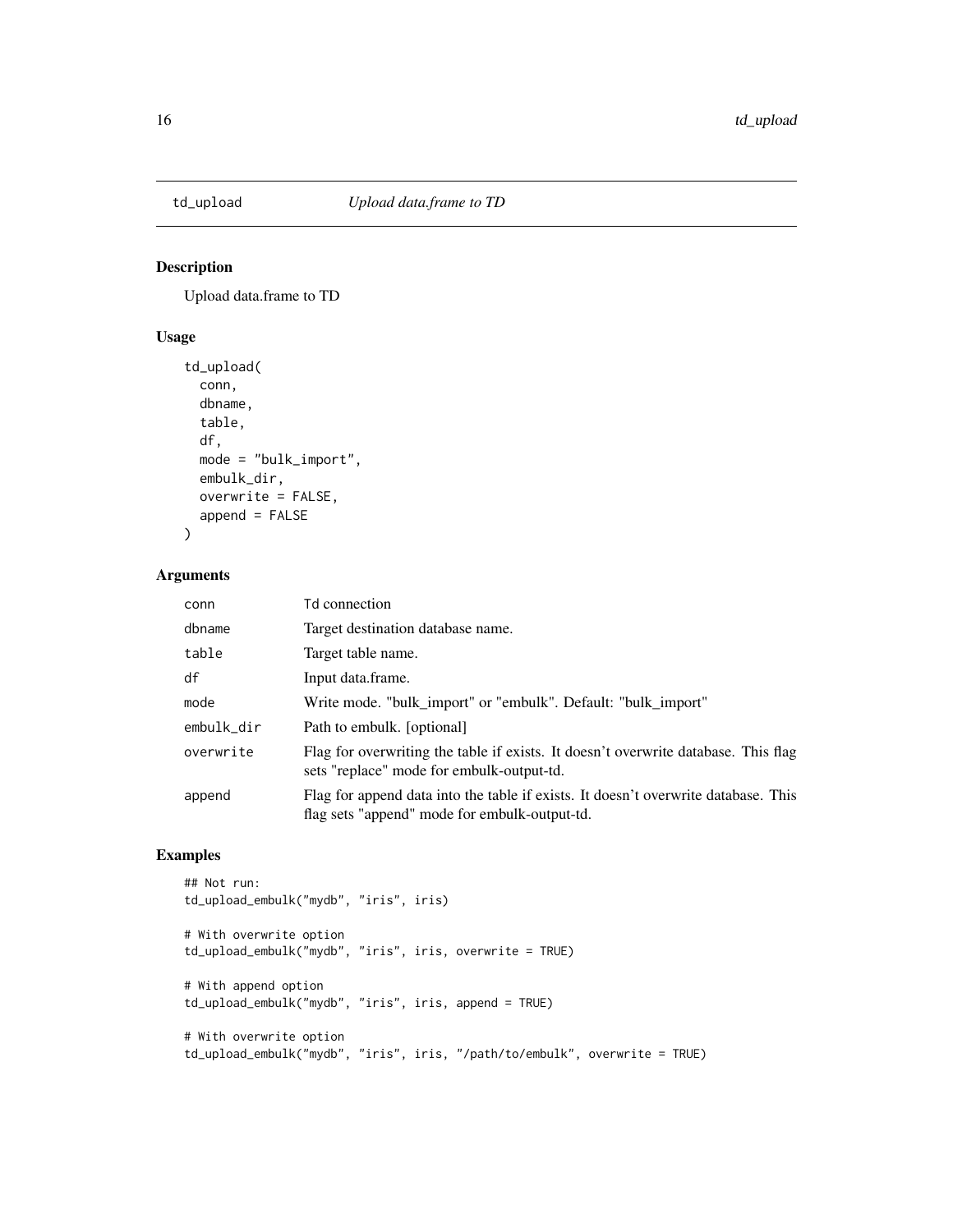<span id="page-16-0"></span>## End(Not run)

unfreeze\_bulk\_import *Unfreeze bulk import part*

# Description

Unfreeze bulk import part

# Usage

unfreeze\_bulk\_import(conn, name)

# Arguments

| conn | Td client                |
|------|--------------------------|
| name | Bulk import session name |

#### Value

Return TRUE if succeeded

# Examples

```
## Not run:
conn <- Td(apikey = "xxxx")
unfreeze_bulk_import(conn, sess_name)
```
## End(Not run)

update\_schema *Update schema of a table*

# Description

Update schema of a table

#### Usage

update\_schema(conn, dbname, table, schema)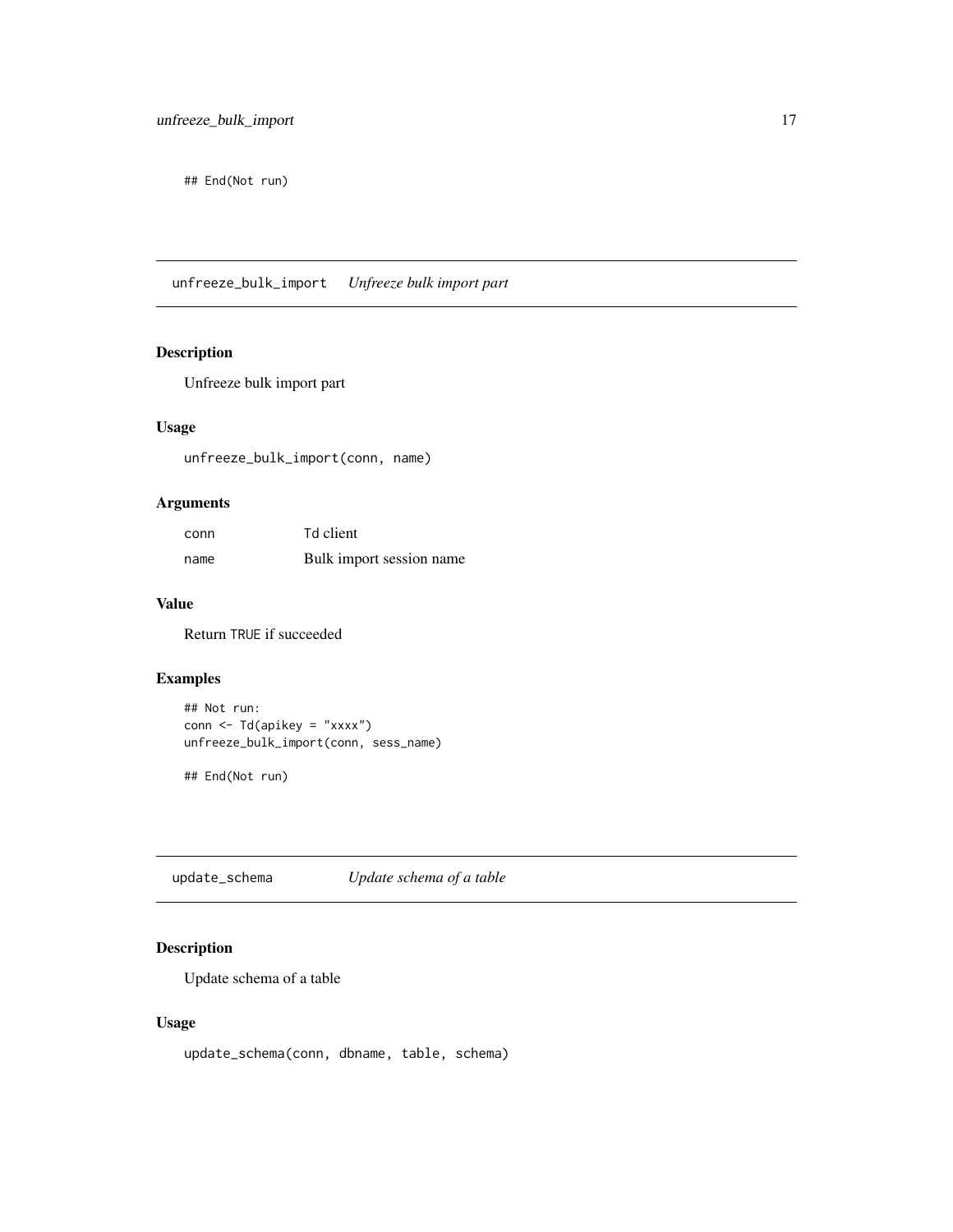#### Arguments

| conn   | Td connection                     |
|--------|-----------------------------------|
| dbname | Data base name                    |
| table  | Table name                        |
| schema | Schema of the table to be updated |

# Value

Returns TRUE or FALSE, whether the execution succeeded or not.

# Examples

```
## Not run:
conn <- Td(apikey = "xxxxx")
s < - rbind(
c("sepal_length", "double", "sepal_length"),
c("sepal_width", "double", "sepal_width"),
c("petal_length", "double", "petal_length"),
c("petal_width", "double", "petal_width"),
c("species", "string", "species"))
udpate_schema(conn, "mydb", "iris", s)
```
## End(Not run)

wait\_bulk\_import *Wait bulk import until finished*

# Description

Wait bulk import until finished

#### Usage

wait\_bulk\_import(conn, sess\_name)

#### Arguments

| conn      | Td client                |
|-----------|--------------------------|
| sess name | Bulk import session name |

# Examples

```
## Not run:
conn \leq Td(apikey = "xxxx")
wait_bulk_import(conn, sess_name)
```
<span id="page-17-0"></span>